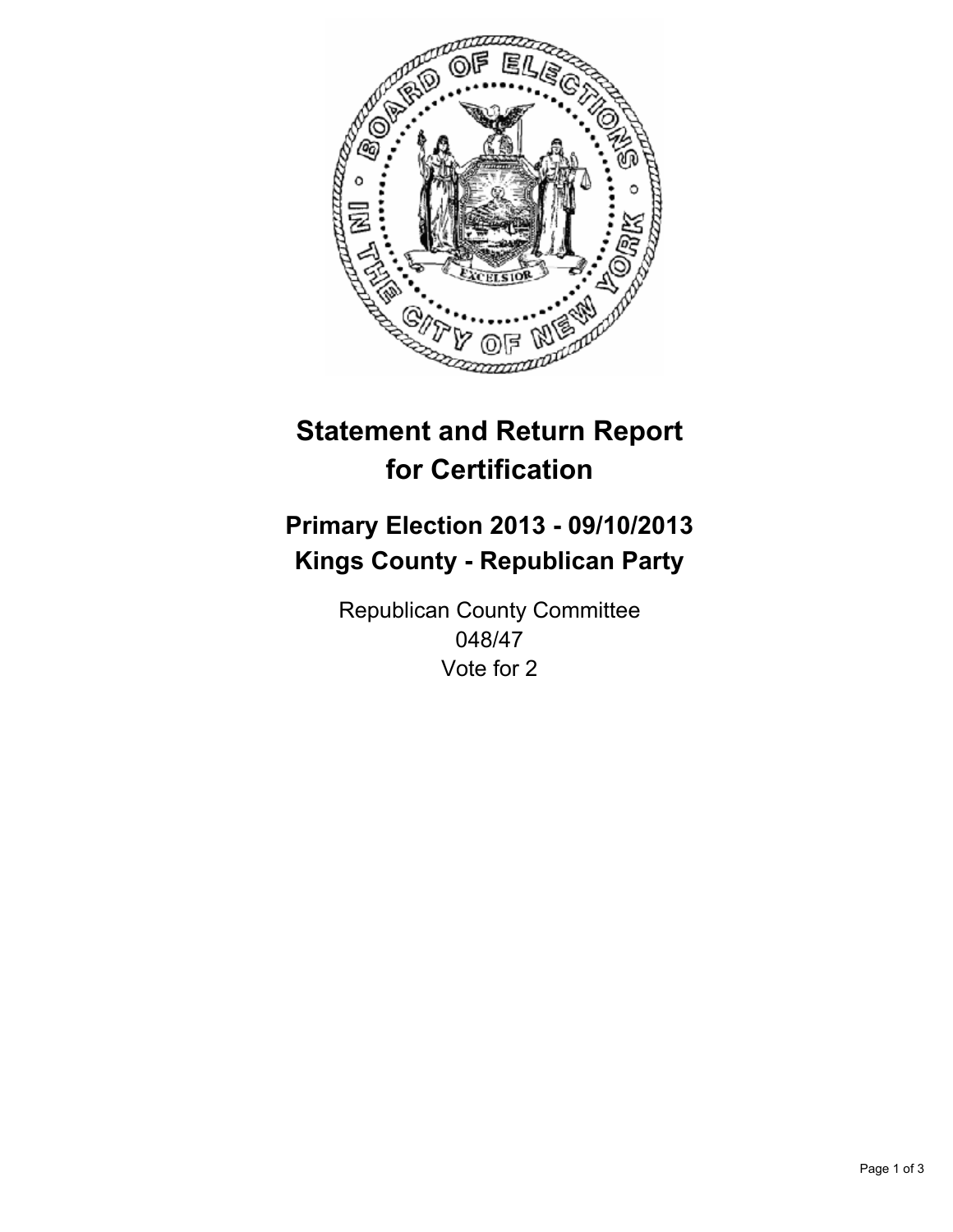

### **Assembly District 47**

| <b>EMERGENCY</b>       | 0        |
|------------------------|----------|
| ABSENTEE/MILITARY      | 0        |
| <b>FEDERAL</b>         | 0        |
| SPECIAL PRESIDENTIAL   | 0        |
| <b>AFFIDAVIT</b>       | $\Omega$ |
| <b>LARISA SHENKER</b>  | 4        |
| <b>DMITRIY SHENKER</b> |          |
| <b>LEO RICCIO</b>      | 10       |
| <b>ANITA RICCIO</b>    | 8        |
| <b>Total Votes</b>     | 23       |
|                        |          |